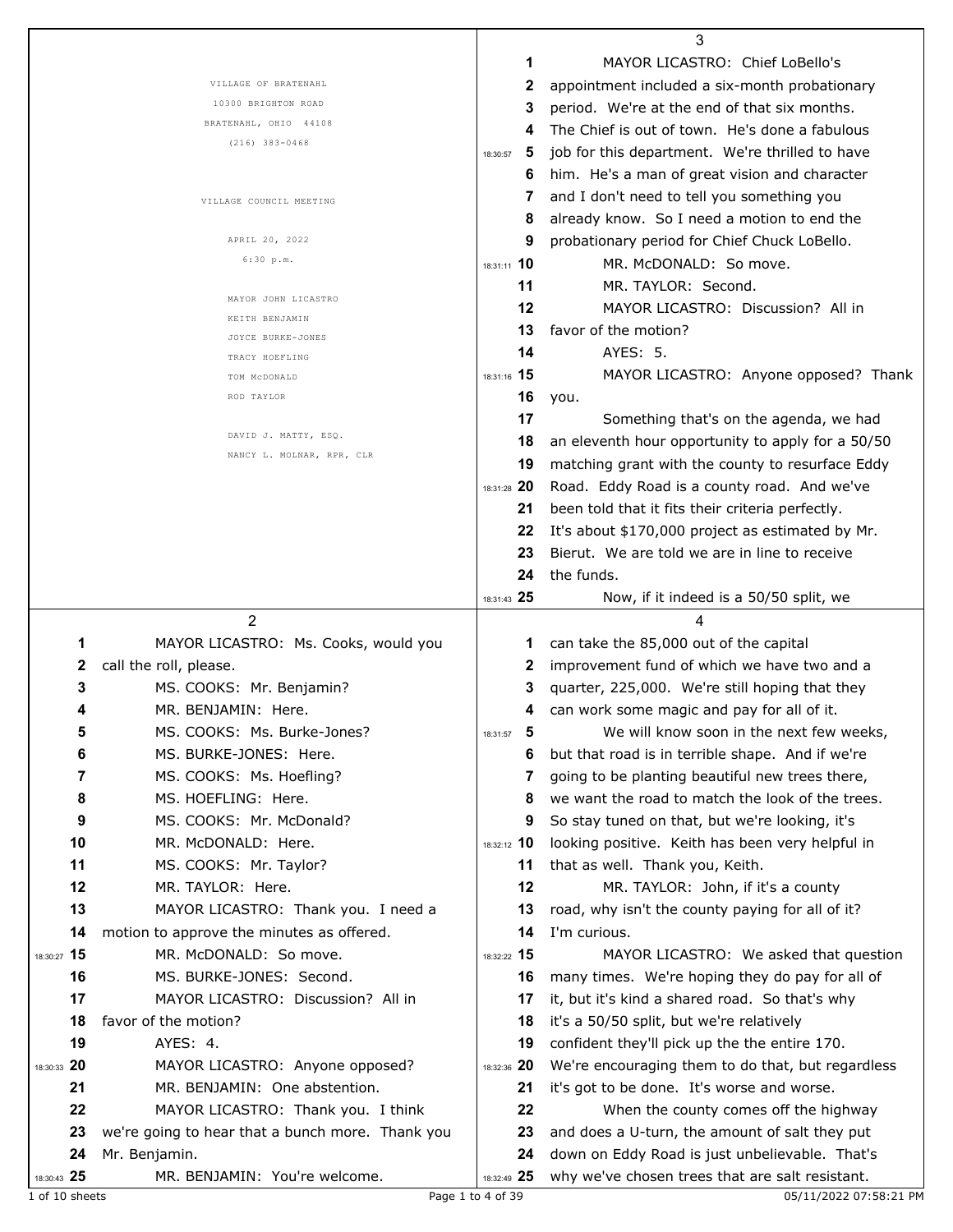|                   | 5                                                                                 |                   | 7                                                                     |
|-------------------|-----------------------------------------------------------------------------------|-------------------|-----------------------------------------------------------------------|
| 1                 | The General Assembly, again, is in                                                | 1                 | We're doing two things. We're gathering                               |
| 2                 | session. They'll be very active in May. They've                                   | 2                 | data to understand the true impact of the revenue                     |
| 3                 | done things likes conceal carry elimination of                                    | 3                 | loss that's been projected for the major urban                        |
| 4                 | permit and process, which we think is abhorrent.                                  | 4                 | areas. People are working at home. They                               |
| 5<br>18:33:05     | They're looking to increase the employee                                          | 5<br>18:35:32     | shouldn't have to pay tax both where they live                        |
| 6                 | contribution for police pension significantly                                     | 6                 | and where they work, because they're not working                      |
| 7                 | from 19 and a half percent to 23 and a half                                       | 7                 | there anymore.                                                        |
| 8                 | percent.                                                                          | 8                 | The revenue shift is projected to be                                  |
| 9                 | Now, it hasn't been increased in 30                                               | 9                 | seismic. Cleveland could lose anywhere between                        |
| 18:33:16 10       | years. We get it. However, the burden that                                        | 18:35:44 10       | 22 million and \$161 million on a \$650 million                       |
| 11                | places on communities is huge. I think it's                                       | 11                | budget. Bratenahl stands to gain because we're a                      |
| 12                | another -- when the five-year period ends in                                      | 12                | bedroom community, but we can't have core cities                      |
| 13                | increments, it's another \$23,000 a year for                                      | 13                | go bankrupt. We're looking at solutions, none of                      |
| 14                | Bratenahl alone. For Cleveland it's about                                         | 14                | which are definitive. We're hoping to come up                         |
| 18:33:35 15       | 7 million. So we're hoping to engage in a                                         | 18:36:02 15       | with something that resonates not just for our                        |
| 16                | dialogue before it's a done deal. We're asking                                    | 16                | county, but across the state, so we'll continue                       |
| 17                | them to address something that needs to be                                        | 17                | to gather data. The filing deadline is past. I                        |
| 18                | addressed, but to do it in smaller increments,                                    | 18                | know RITA processed 1,900 requests for refund                         |
| 19                | not go from 19 and a half to 23 and a half.                                       | 19                | that are COVID related. And the average \$1,600                       |
| 18:33:47 20       | They're trying to come up with on par                                             | 18:36:17 20       | for each individual. If you multiply that across                      |
| 21                | with firefighters who have always had more in                                     | 21                | the state, the number is huge. So we're going to                      |
| 22                | employee contribution, employer contribution.                                     | 22                | gather data.                                                          |
| 23                | I'll keep you posted. I have a feeling this is                                    | 23                | We have locally shared data from all the                              |
| 24                | going to get through Columbus very quickly.                                       | 24                | communities and Mayors Associations across the                        |
| 18:34:02 25       | Keith, do you have any feedback on that?                                          | 18:36:31 25       | state, so we go to the General Assembly when the                      |
|                   | Molnar Reporting Services, LLC<br>(440) 340-6161                                  |                   | Molnar Reporting Services, LLC<br>$(440)$ 340-6161                    |
|                   |                                                                                   |                   |                                                                       |
|                   | 6                                                                                 |                   |                                                                       |
| 1                 | MR. BENJAMIN: Not on that particular                                              | 1                 | time is right. This is probably not going to be                       |
| 2                 | piece. I was going to ask you if there was an                                     | 2                 | on their agenda until lame duck of '23. We want                       |
| 3                 | update on the General Assembly proposal to                                        | 3                 | to have solutions in hand, because we cannot                          |
| 4                 | eliminate home rule on short-term rentals.                                        |                   | trust the General Assembly to come up with                            |
| 5<br>18:34:19     | MAYOR LICASTRO: So we know Bratenahl                                              | 5<br>18:36:45     | something viable. Every time they do, it costs                        |
| 6                 | has in place a prohibition on rentals less than                                   | 6                 | us money. So it's taking a lot of time and                            |
| 7                 | 30 days. A lot of communities do. The General                                     | 7                 | effort to do this. It's probably the most                             |
| 8                 | Assembly is looking to make that void. The                                        | 8                 | significant topic we've had as Mayors in 20                           |
| 9                 | Airbnb and other lobbyist are pushing hard to                                     | 9                 | years, because for every community in Ohio,                           |
| 18:34:35 10       | eliminate that. It's not in committee yet. It                                     | 18:37:02 10       | income tax is the lifeblood.                                          |
| 11                | should be in committee shortly. We will object                                    | 11                | When I first became Mayor, it was two to                              |
| 12                | to that under the auspice of home rule, which                                     | 12                | one property tax to income tax. Those numbers                         |
| 13                | they continually whittle it down every time we                                    | 13                | are now reversed. Now, why townships don't levy                       |
| 14                | turn around. It's not there yet, but we're                                        | 14                | a tax, another topic for conversation. And, of                        |
| 18:34:49 15       | looking at that closely. We will lobby not only                                   | 18:37:19 15       | course, the concept, the perception in Columbus                       |
| 16                | on Bratenahl's behalf, but for the right for                                      | 16                | is we're swimming in funds. Well, ARPA money has                      |
| 17                | communities to rule their home.                                                   | 17                | helped, but it's finite. You have to spend it                         |
| 18                | MR. BENJAMIN: Thank you.                                                          | 18                | within three years. So it's a mountain to climb,                      |
| 19                | MAYOR LICASTRO: Municipal income tax                                              | 19                | but we're determined to climb it. Any questions                       |
| 18:35:01 20       | and where you pay is another hot button topic.                                    | 18:37:37 20       | on that?                                                              |
| 21                | In the last month I met with mayors from                                          | 21                | Thank you. The Mayor's court report --                                |
| 22                | Marietta, Dayton, Cincinnati, Columbus, Lima,                                     | 22                | MR. OREL: Mr. Mayor?                                                  |
| 23                | Elyria, I can't even remember, about 15 different                                 | 23                | MAYOR LICASTRO: Mark, we take questions                               |
| 24<br>18:35:21 25 | communities, OML, Ohio Homeowners Alliance and<br>several other mayoral entities. | 24<br>18:37:45 25 | at the end of the meeting. Do you have something<br>specific to this? |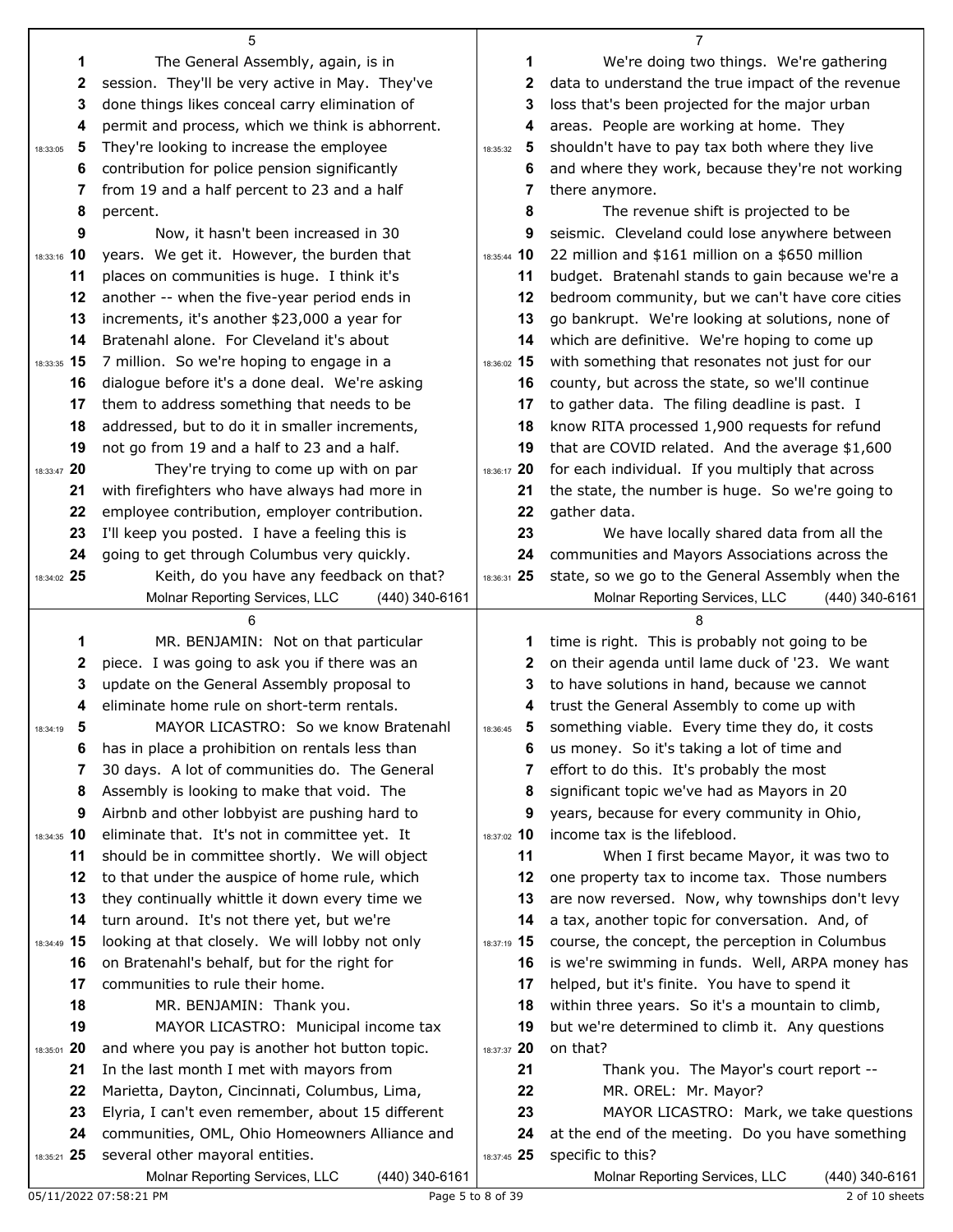| MS. MEADE: Thanks.<br>MR. OREL: Yes, to RITA, if I could.<br>1<br>1<br>2<br>MAYOR LICASTRO: Sure.<br>2<br>MAYOR LICASTRO: Again, the larger                         |                |
|---------------------------------------------------------------------------------------------------------------------------------------------------------------------|----------------|
|                                                                                                                                                                     |                |
|                                                                                                                                                                     |                |
| MR. OREL: Yeah, I was wondering in your<br>communities, entitled communities got more. The<br>3<br>3                                                                |                |
| discussions with other mayors, is there any<br>nonentitled, of which we are one, got less. We<br>4<br>4                                                             |                |
| discussion about maybe revamping the way that<br>had to split it with townships, which we still<br>5<br>- 5<br>18:37:53<br>18:40:12                                 |                |
| don't understand, but that money is finite. It<br>local communities collect income tax, because as<br>6<br>6                                                        |                |
| I'm sure you know, Ohio is like the whackiest<br>goes away. Anything else on the agenda?<br>7<br>7                                                                  |                |
| state in the union as far as the way we collect<br>8<br>So the first two are really corrections<br>8                                                                |                |
| taxes here, especially if you're a small business<br>to resolutions we passed last month. There was<br>9<br>9                                                       |                |
| 18:38:11 10<br>and you work in multiple communities.<br>some typos. So Mr. Benjamin, if you would start<br>18:40:24 10                                              |                |
| MAYOR LICASTRO: So income tax in the<br>11<br>with Resolution 1249, please.<br>11                                                                                   |                |
| 12<br>12<br>State of Ohio, everyone has a different rate,<br>MR. BENJAMIN: Resolution 1249, a                                                                       |                |
| 13<br>everyone has a different credit, CCA or RITA,<br>13<br>resolution amending Resolution 1246 to correct                                                         |                |
| 14<br>self-collectors, it is convoluted. Businesses<br>the name of the submerged land lease applicant<br>14                                                         |                |
| 18:38:24 15<br>hate it. So that being said, I just mentioned<br>for 13123 Lake Shore Boulevard and declaring an<br>18:40:38 15                                      |                |
| 16<br>how it's the lifeblood. We're not advocating<br>emergency. I move suspension.<br>16                                                                           |                |
| elimination. Someone mentioned that the state<br>17<br>17<br>MS. BURKE-JONES: Second.                                                                               |                |
| 18<br>18<br>would try to eliminate income tax and replace it<br>MAYOR LICASTRO: Roll call on                                                                        |                |
| 19<br>with sales tax. It's just not going to work.<br>19<br>suspension, please.                                                                                     |                |
| 18:38:38 20<br>Sales tax doesn't generate enough revenue to make<br>20<br>MS. COOKS: Mr. Benjamin?                                                                  |                |
| up for the shortfall.<br>21<br>MR. BENJAMIN: Aye.<br>21                                                                                                             |                |
| 22<br>22<br>So we're really trying, like with the<br>MS. COOKS: Ms. Burke-Jones?                                                                                    |                |
| 23<br>23<br>facility, ask every question and come up with<br>MS. BURKE-JONES: Aye.                                                                                  |                |
| answers, but I don't think we'll come up with<br>24<br>24<br>MS. COOKS: Ms. Hoefling?                                                                               |                |
| 18:38:51 25<br>something definitive. Income tax is hated by a<br>25<br>MS. HOEFLING: Aye.                                                                           |                |
| Molnar Reporting Services, LLC<br>Molnar Reporting Services, LLC<br>$(440)$ 340-6161                                                                                | (440) 340-6161 |
| 10<br>12                                                                                                                                                            |                |
| MS. COOKS: Mr. McDonald?<br>third of the General Assembly. They want to see<br>1<br>1                                                                               |                |
| it gone, but they offer no solution to replace<br>2<br>MR. McDONALD: Aye.<br>2<br>the revenue. So a lot of it is uphill battle.<br>3<br>MS. COOKS: Mr. Taylor?<br>3 |                |
| Stay tuned.<br>MR. TAYLOR: Aye.<br>4<br>4                                                                                                                           |                |
| MR. BENJAMIN: Move passage on<br>5<br>Mayor's court for March, the Treasurer<br>18:39:08<br>18:40:59<br>Ð                                                           |                |
| of the State of Ohio, \$3,621; the City of<br>6<br>Resolution 1249.<br>6                                                                                            |                |
| Cleveland \$133; the County Treasurer \$435; the<br>MR. McDONALD: Second.<br>7<br>7                                                                                 |                |
| Village of Bratenahl, \$21,058. Any questions on<br>8<br>MAYOR LICASTRO: Any questions? There<br>8                                                                  |                |
| that?<br>9<br>being none, roll call on passage, please.<br>9                                                                                                        |                |
| 18:39:24 10<br>10<br>MS. COOKS: Mr. Benjamin?<br>Then before we move to new business, any                                                                           |                |
| 11<br>questions from the audience on agenda items?<br>11<br>MR. BENJAMIN: Aye.                                                                                      |                |
| 12<br>12<br>Okay. Well, we're going to start with a<br>MS. COOKS: Ms. Burke-Jones?                                                                                  |                |
| 13<br>13<br>MS. BURKE-JONES: Aye.<br>couple --                                                                                                                      |                |
| 14<br>14<br>MS. COOKS: Ms. Hoefling?<br>MAYOR LICASTRO: Yes, Pat.                                                                                                   |                |
| 15<br>18:39:37 15<br>MS. MEADE: Just to clarify things you<br>MS. HOEFLING: Aye.                                                                                    |                |
| 16<br>were saying previously, what is ARPA?<br>16<br>MS. COOKS: Mr. McDonald?                                                                                       |                |
| 17<br>MAYOR LICASTRO: It's the American<br>17<br>MR. McDONALD: Aye.                                                                                                 |                |
| 18<br>18<br>MS. COOKS: Mr. Taylor?<br>Recovery Act. I can't think of the exact                                                                                      |                |
| 19<br>19<br>acronym. It's the federal one.<br>MR. TAYLOR: Aye.                                                                                                      |                |
| MS. MEADE: You said it's good for three<br>18:41:15 20<br>MAYOR LICASTRO: Ms. Burke-Jones, the<br>18:39:49 20                                                       |                |
| same is true of Resolution 1250, if you'd be so<br>21<br>years?<br>21                                                                                               |                |
| 22<br>22<br>MAYOR LICASTRO: The money Bratenahl<br>kind.                                                                                                            |                |
| 23<br>receives in two tranches, 60,000 last year,<br>23<br>MS. BURKE-JONES: Yes, 1250 for                                                                           |                |
| 24<br>60,000 this year, but you have to spend it in a<br>suspension, a resolution amending Resolution<br>24                                                         |                |
| 18:39:59 25<br>Number 1247 to correct the name of the submerged<br>three-year period.<br>18:41:24 25                                                                |                |
| Molnar Reporting Services, LLC<br>(440) 340-6161<br>Molnar Reporting Services, LLC<br>Page 9 to 12 of 39<br>05/11/2022 07:58:21 PM<br>3 of 10 sheets                | (440) 340-6161 |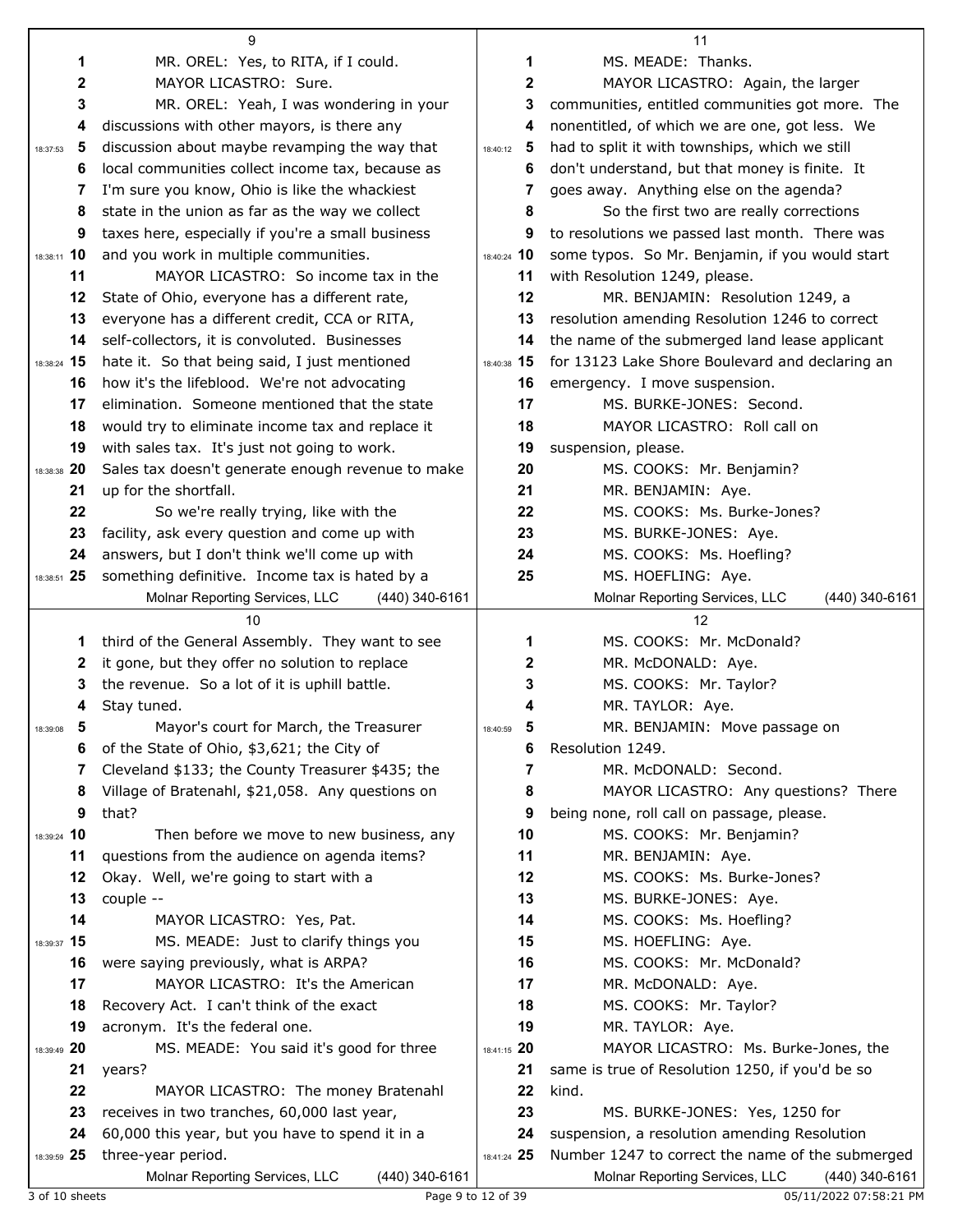|                | 13                                                |               | 15                                                |
|----------------|---------------------------------------------------|---------------|---------------------------------------------------|
| 1              | land lease applicant for 13211 Lake Shore         | 1             | MS. HOEFLING: Introducing Resolution              |
| 2              | Boulevard and declaring an emergency.             | 2             | 1251 for passage.                                 |
| 3              | MR. McDONALD: Second.                             | 3             | MR. BENJAMIN: Second. One question,               |
| 4              | MAYOR LICASTRO: Roll call on                      | 4             | how many tons of salt are we?                     |
| 5              | suspension, please.                               | 5<br>18:42:50 | MAYOR LICASTRO: 300.                              |
| 6              | MS. COOKS: Mr. Benjamin?                          | 6             | MR. BENJAMIN: 300 tons. What do we                |
| $\overline{7}$ | MR. BENJAMIN: Aye.                                | 7             | have leftover from this past season?              |
| 8              | MS. COOKS: Ms. Burke-Jones?                       | 8             | MR. ZALAR: Probably about maybe 55                |
| 9              | MS. BURKE-JONES: Aye.                             | 9             | tons.                                             |
| 10             | MS. COOKS: Ms. Hoefling?                          | 18:43:00 10   | MAYOR LICASTRO: We had a couple down              |
| 11             | MS. HOEFLING: Aye.                                | 11            | years, a couple mild winters. We got 200 tons     |
| 12             | MS. COOKS: Mr. McDonald?                          | 12            | and suffice. This year we were sweating bullets   |
| 13             | MR. McDONALD: Aye.                                | 13            | with late snow storms, so we upped it to 300. We  |
| 14             | MS. COOKS: Mr. Taylor?                            | 14            | have a great relationship with ODOT. We can       |
| 18:41:47 15    | MR. TAYLOR: Aye.                                  | 18:43:15 15   | borrow salt if we need to, but we went from 200   |
| 16             | MS. BURKE-JONES: Introducing Resolution           | 16            | to 250 to 300 at Mr. Zalar's recommendation.      |
|                |                                                   |               | Everyone is clear on that? Any further comments.  |
| 17<br>18       | Number 1250 for passage.<br>MR. BENJAMIN: Second. | 17<br>18      |                                                   |
|                |                                                   |               | There being none, roll call on passage,           |
| 19             | MAYOR LICASTRO: Any further discussion?           | 19            | please.                                           |
| 18:41:54 20    | There being none, roll call on passage, please.   | 20            | MS. COOKS: Mr. Benjamin?                          |
| 21             | MS. COOKS: Mr. Benjamin?                          | 21            | MR. BENJAMIN: Aye.                                |
| 22             | MR. BENJAMIN: Aye.                                | 22            | MS. COOKS: Ms. Burke-Jones?                       |
| 23             | MS. COOKS: Ms. Burke-Jones?                       | 23            | MS. BURKE-JONES: Aye.                             |
| 24             | MS. BURKE-JONES: Aye.                             | 24            | MS. COOKS: Ms. Hoefling?                          |
| 25             | MS. COOKS: Ms. Hoefling?                          | 25            | MS. HOEFLING: Aye.                                |
|                | (440) 340-6161<br>Molnar Reporting Services, LLC  |               | Molnar Reporting Services, LLC<br>(440) 340-6161  |
|                |                                                   |               |                                                   |
|                | 14                                                |               | 16                                                |
| 1              | MS. HOEFLING: Aye.                                | 1             | MS. COOKS: Mr. McDonald?                          |
| 2              | MS. COOKS: Mr. McDonald?                          | 2             | MR. McDONALD: Aye.                                |
| 3              | MR. McDONALD: Aye.                                | 3             | MS. COOKS: Mr. Taylor?                            |
| 4              | MS. COOKS: Mr. Taylor?                            | 4             | MR. TAYLOR: Aye.                                  |
| 5<br>18:42:06  | MR. TAYLOR: Aye.                                  | 5<br>18:43:35 | MAYOR LICASTRO: Mr. McDonald, if you              |
| 6              | MAYOR LICASTRO: Ms. Hoefling, if you              | 6             | would, 1252.                                      |
| 7              | would, 1251.                                      | 7             | MR. McDONALD: 1252, a resolution                  |
| 8              | MS. HOEFLING: Introducing Resolution              | 8             | confirming the action by the Board of Zoning      |
| 9              | 1251 for passage authorizing participation in the | 9             | Appeals approving the variance request for the    |
| 18:42:13 10    | ODOT road salt contracts awarded in 2022, and     | 18:43:47 10   | property located at 12611 Lake Shore Boulevard to |
| 11             | declaring an emergency. What did I say? For       | 11            | revise the required 30-foot side yard setback to  |
| 12             | suspension, I'm sorry, for suspension.            | 12            | 11 and a half feet from the west side lot line    |
| 13             | MR. McDONALD: Second.                             | 13            | and declaring an emergency for suspension.        |
| 14             | MAYOR LICASTRO: Roll call on                      | 14            | MAYOR LICASTRO: You did that all in one           |
| 15             | suspension, please.                               | 18:44:02 15   | breath. Wow. (Laughter.) Give you some water.     |
| 16             | MS. COOKS: Mr. Benjamin?                          | 16            | MAYOR LICASTRO: Is there a second on              |
| 17             | MR. BENJAMIN: Aye.                                | 17            | suspension?                                       |
| 18             | MS. COOKS: Ms. Burke-Jones?                       | 18            | MR. BENJAMIN: Second.                             |
| 19             | MS. BURKE-JONES: Aye.                             | 19            | MAYOR LICASTRO: Roll call on                      |
| 20             | MS. COOKS: Ms. Hoefling?                          | 20            | suspension, please.                               |
| 21             | MS. HOEFLING: Aye.                                | 21            | MS. COOKS: Mr. Benjamin?                          |
| 22             | MS. COOKS: Mr. McDonald?                          | 22            | MR. BENJAMIN: Aye.                                |
| 23             | MR. McDONALD: Aye.                                | 23            | MS. COOKS: Ms. Burke-Jones?                       |
| 24             | MS. COOKS: Mr. Taylor?                            | 24            | MS. BURKE-JONES: Aye.                             |
| 18:42:38 25    | MR. TAYLOR: Aye.                                  | 25            | MS. COOKS: Ms. Hoefling?                          |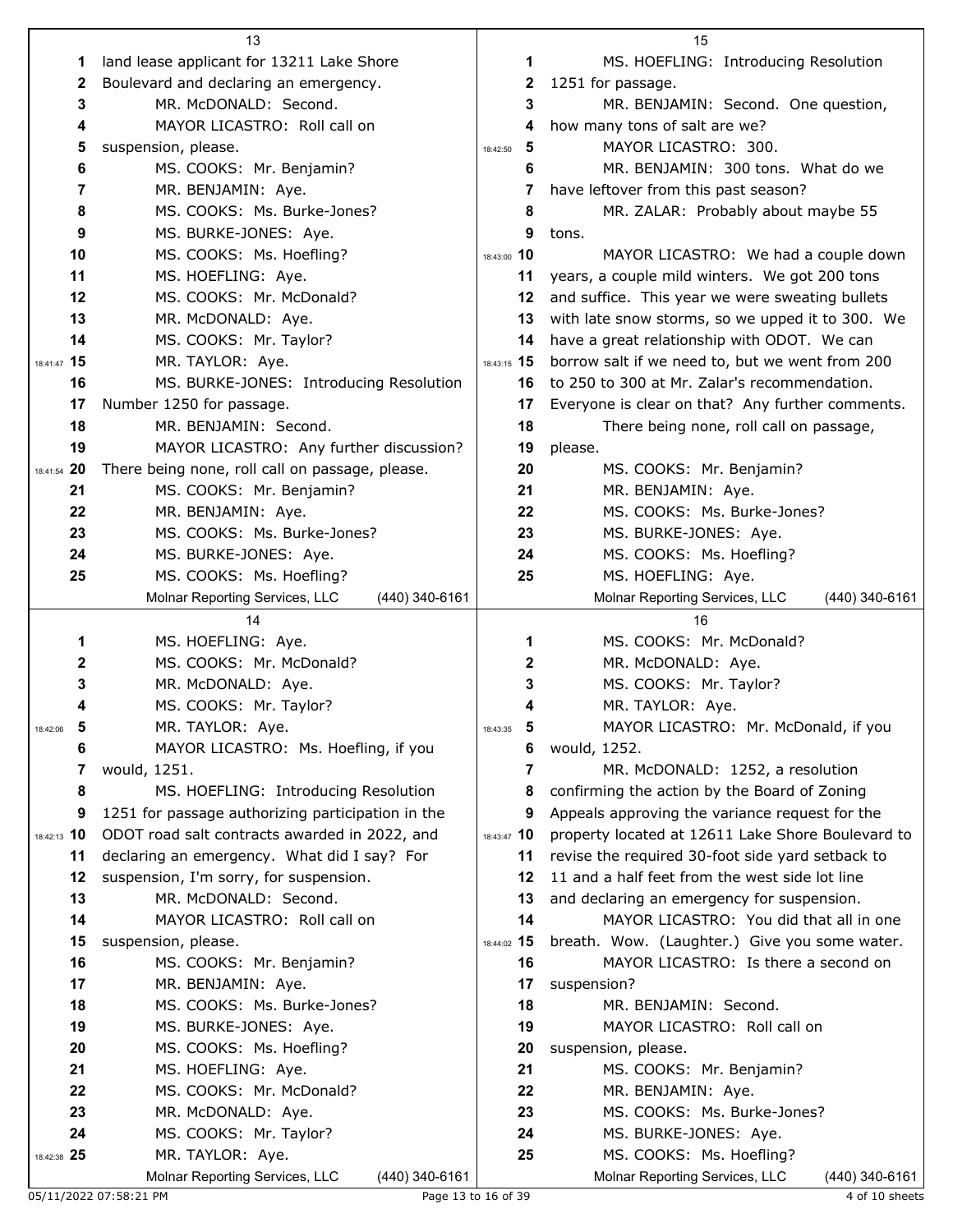|                   | 17                                                                                                    |                                     | 19                                                 |
|-------------------|-------------------------------------------------------------------------------------------------------|-------------------------------------|----------------------------------------------------|
| 1                 | MS. HOEFLING: Aye.                                                                                    | 1.                                  | facing of garage doors in Section 1155.08(a) to    |
| 2                 | MS. COOKS: Mr. McDonald?                                                                              | 2                                   | allow the garage doors to face Lake Shore          |
| 3                 | MR. McDONALD: Aye.                                                                                    | 3                                   | Boulevard and declaring an emergency, for          |
| 4                 | MS. COOKS: Mr. Taylor?                                                                                | 4                                   | suspension.                                        |
| 5<br>18:44:21     | MR. TAYLOR: Aye.                                                                                      | 5<br>18:46:09                       | MR. McDONALD: Second.                              |
| 6                 | MR. McDONALD: Present Resolution Number                                                               | 6                                   | MAYOR LICASTRO: Roll call on                       |
| 7                 | 1252 for passage.                                                                                     | 7                                   | suspension, please.                                |
| 8                 | MR. BENJAMIN: Second.                                                                                 | 8                                   | MS. COOKS: Mr. Benjamin?                           |
| 9                 | MAYOR LICASTRO: So the BZA met on this                                                                | 9                                   | MR. BENJAMIN: Aye.                                 |
| 18:44:32 10       | topic after it was reviewed by the Planning                                                           | 10                                  | MS. COOKS: Ms. Burke-Jones?                        |
| 11                | Commission. It is for a garage on the property                                                        | 11                                  | MS. BURKE-JONES: Aye.                              |
| 12                | at 12611 owned by the Broers. We're pleased to                                                        | 12                                  | MS. COOKS: Ms. Hoefling?                           |
| 13                | have Ms. Broer with us today. The Planning                                                            | 13                                  | MS. HOEFLING: Aye.                                 |
| 14                | Commission approved it pending approval of the                                                        | 14                                  | MS. COOKS: Mr. McDonald?                           |
| 18:44:47 15       | Board of Zoning Appeals without dealing with the                                                      | 15                                  | MR. McDONALD: Aye.                                 |
| 16                | appeals themselves.                                                                                   | 16                                  | MS. COOKS: Mr. Taylor?                             |
| 17                | The appeals are twofold, as Mr. McDonald                                                              | 17                                  | MR. TAYLOR: Aye.                                   |
| 18                | breathlessly has said. One of it is side yard                                                         | 18                                  | Resolution Number 1253 for passage.                |
| 19                | setback, the other is garage doors. The memo                                                          | 19                                  | MR. BENJAMIN: Second.                              |
| 18:45:03 20       | from Kris Hopkins, our Planner, made it clear                                                         | 18:46:26 20                         | MAYOR LICASTRO: Thank you. So again,               |
| 21                | that both were more than reasonable. The                                                              | 21                                  | our code says that garage doors cannot face the    |
| 22                | neighbor to the west, Ms. Weller, gave us a                                                           | 22                                  | street. Given the distance from Lake Shore         |
| 23                | letter approving the variance because she was                                                         | 23                                  | Boulevard and the manner in which the garage is    |
| 24                | notified of Registered Mail.                                                                          | 24                                  | positioned, it was deemed that this is more than   |
| 18:45:18 25       | Ms. Broer, do you have anything to add?                                                               | 18:46:38 25                         | reasonable. And the Board of Zoning Appeals        |
|                   | Molnar Reporting Services, LLC<br>(440) 340-6161                                                      |                                     | Molnar Reporting Services, LLC<br>$(440)$ 340-6161 |
|                   |                                                                                                       |                                     |                                                    |
|                   | 18                                                                                                    |                                     | 20                                                 |
| 1                 | MS. BROER: Just that we've got our ARB                                                                | 1                                   | unanimously recommended its approval by Council.   |
| 2                 | approval as well.                                                                                     | 2                                   | Your last chance, Mrs. Broer, for a                |
| 3                 | MAYOR LICASTRO: That's a bigger hurdle.                                                               | 3                                   | comment.                                           |
| 4                 | Congratulations. So this is the first of two.                                                         | 4                                   | MS. BROER: Just that there are                     |
| 5<br>18:45:28     | This one deals with side yard. Any further                                                            | $\overline{\mathbf{5}}$<br>18:46:52 | significant landscaping between Lake Shore         |
| 6                 | questions?                                                                                            | 6                                   | Boulevard and what will be the garage doors, not   |
| 7                 | There be being none, roll call on                                                                     | 7                                   | only along the street, but about 300 yards back    |
| 8                 | passage, please.                                                                                      | 8                                   | there is an additional screen. Also, we were       |
| 9                 | MS. COOKS: Mr. Benjamin?                                                                              | 9                                   | requested by allowing the garage doors to face     |
| 10                | MR. BENJAMIN: Aye.                                                                                    | 18:47:05 10                         | the street, then the short wall of the garage      |
| 11                | MS. COOKS: Ms. Burke-Jones?                                                                           | 11                                  | will be facing the Wellers instead of the long     |
| 12                | MS. BURKE-JONES: Aye.                                                                                 | 12                                  | wall.                                              |
| 13                | MS. COOKS: Ms. Hoefling?                                                                              | 13                                  | MAYOR LICASTRO: Thank you for your                 |
| 14                | MS. HOEFLING: Aye.                                                                                    | 14                                  | cooperation. Any questions? Comments? There        |
| 15                | MS. COOKS: Mr. McDonald?                                                                              | 18:47:18 15                         | being none, roll call on passage, please.          |
| 16                | MR. McDONALD: Aye.                                                                                    | 16                                  | MS. COOKS: Mr. Benjamin?                           |
| 17                | MS. COOKS: Mr. Taylor?                                                                                | 17                                  | MR. BENJAMIN: Aye.                                 |
| 18                | MR. TAYLOR: Aye.                                                                                      | 18                                  | MS. COOKS: Ms. Burke-Jones?                        |
| 19                | MAYOR LICASTRO: Mr. Taylor, if you                                                                    | 19                                  | MS. BURKE-JONES: Aye.                              |
| 18:45:43 20       | would, Resolution 1253.                                                                               | 20                                  | MS. COOKS: Ms. Hoefling?                           |
| 21                | MR. TAYLOR: I'd like to introduce                                                                     | 21                                  | MS. HOEFLING: Aye.                                 |
| 22                | Resolution 1253, a resolution confirming the                                                          | 22                                  | MS. COOKS: Mr. McDonald?                           |
| 23                | action by the Board of Zoning Appeals approving                                                       | 23                                  | MR. McDONALD: Aye.                                 |
| 24<br>18:45:54 25 | the variance request for the property located at<br>12611 Lake Shore Boulevard to revise the required | 24<br>18:47:28 25                   | MS. COOKS: Mr. Taylor?<br>MR. TAYLOR: Aye.         |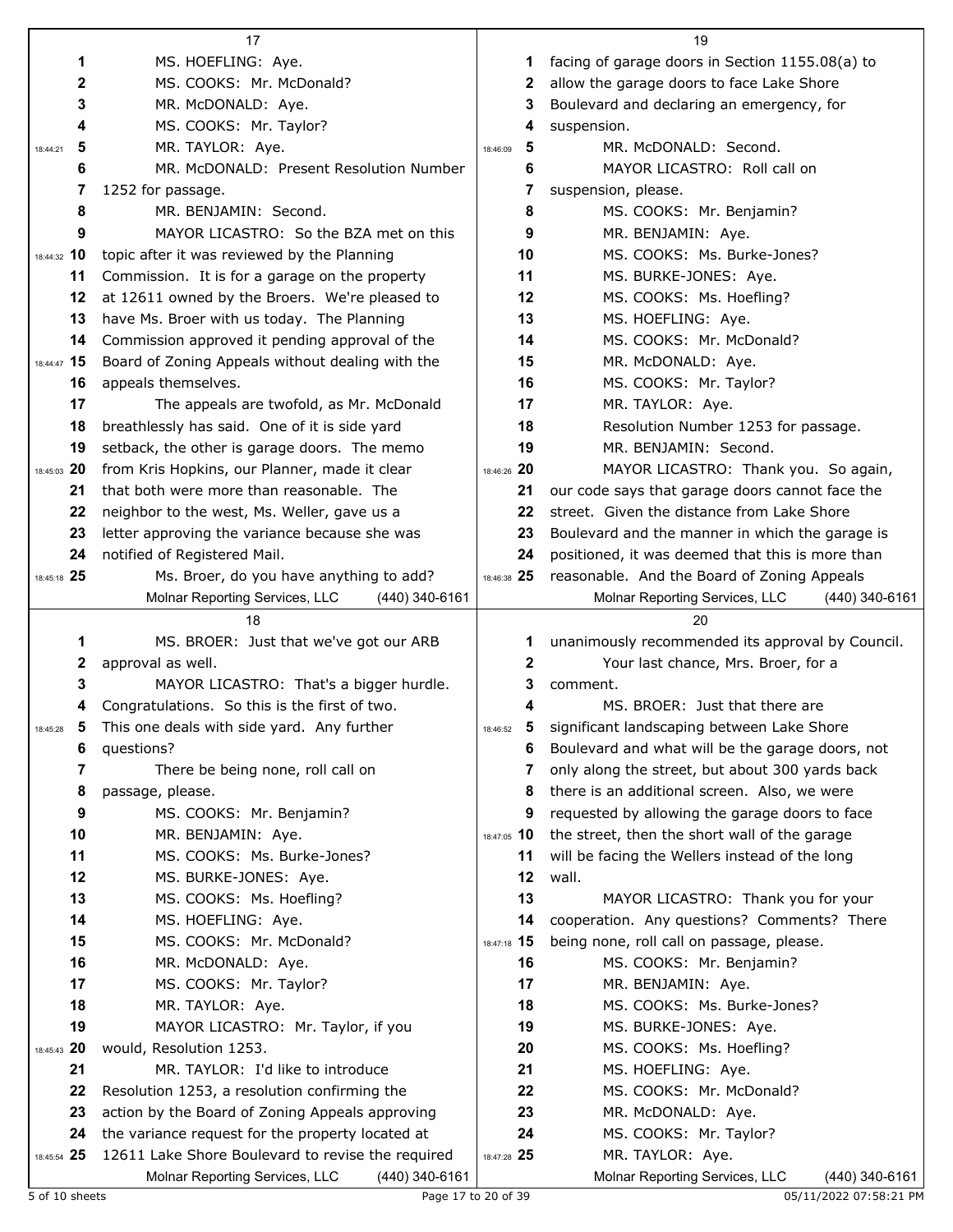|               | 21                                                 |               | 23                                                 |
|---------------|----------------------------------------------------|---------------|----------------------------------------------------|
| 1             | MAYOR LICASTRO: Thank you, Vikki, it's             | 1             | MAYOR LICASTRO: We told ODOT we're                 |
| 2             | going to look great.                               | 2             | going to be planting trees. We told the county     |
| 3             | Mr. Benjamin, circling back to you on              | 3             | we'll be planting trees. One will not affect the   |
| 4             | 1254.                                              | 4             | other. Probably the biggest effect will be road    |
| 5<br>18:47:36 | MR. BENJAMIN: Resolution 1254, a                   | 5<br>18:49:45 | salt, but she's taken into consideration of the    |
| 6             | resolution accepting the proposal of Greenleaf     | 6             | trees.                                             |
| 7             | Group, Inc. for the 2022 spring tree planting and  | 7             | MS. LYONS: Well, we have purchased                 |
| 8             | declaring an emergency. I move suspension.         | 8             | extra trees and they're going to be planted by     |
| 9             | MR. MCDONALD: Second.                              | 9             | the service garage, because I know that the trees  |
| 18:47:49 10   | MAYOR LICASTRO: Roll call on                       | 18:49:55 10   | are going to get hit.                              |
| 11            | suspension, please.                                | 11            | MAYOR LICASTRO: So we'll have similar              |
| 12            | MS. COOKS: Mr. Benjamin?                           | 12            | size trees. We're not going to be planting a       |
| 13            | MR. BENJAMIN: Aye.                                 | 13            | short tree. It will be the same size that's        |
| 14            | MS. COOKS: Ms. Burke-Jones?                        |               |                                                    |
|               |                                                    | 14            | there, because when they're hit, and they're       |
| 15            | MS. BURKE-JONES: Aye.                              | 18:50:06 15   | going to be hit, we'll have a couple extra.        |
| 16            | MS. COOKS: Ms. Hoefling?                           | 16            | MS. LYONS: They'll be replaced and                 |
| 17            | MS. HOEFLING: Aye.                                 | 17            | you'll never know that it's a different tree.      |
| 18            | MS. COOKS: Mr. McDonald?                           | 18            | MR. BENJAMIN: I appreciate it. I                   |
| 19            | MR. McDONALD: Aye.                                 | 19            | remember the Shade Three Commission last year      |
| 20            | MS. COOKS: Mr. Taylor?                             | 18:50:17 20   | when we reviewed those trees. I think it will be   |
| 21            | MR. TAYLOR: Aye.                                   | 21            | a beautiful addition to the median.                |
| 22            | MR. BENJAMIN: And Resolution 1254 I                | 22            | MR. JEANS: Thank you.                              |
| 23            | move for passage.                                  | 23            | MAYOR LICASTRO: It will really deal                |
| 24            | MS. HOEFLING: Second.                              | 24            | with the entryway to the Village. Before year's    |
| 18:48:09 25   | MAYOR LICASTRO: We have Ms. Lyons with             | 18:50:30 25   | in, Mr. Benjamin, I hope we decided on monument    |
|               | Molnar Reporting Services, LLC<br>$(440)$ 340-6161 |               | Molnar Reporting Services, LLC<br>$(440)$ 340-6161 |
|               | 22                                                 |               | 24                                                 |
| 1             | us. Jeanne, any comments for us?                   | 1             | signs at other entryways to really beautify those  |
| 2             | MS. LYONS: Yes. First of all, I want               | 2             | as well. If we can have new trees at the Eddy      |
| 3             | to thank Joe Zalar for creating Daffodil hill in   | 3             | Road median and new pavement, it's a great start.  |
| 4             | front of Village Hall. It's beautiful. The         | 4             | And she got the obligatory three bids and          |
| $18:48:24$ 5  | design is beautiful. And it's a great way to       | 5<br>18:50:47 | Greenleaf Group was the cheapest and best. Any     |
| 6             | utilize the perennials that came out of the        | 6             | other questions or discussion?                     |
| 7             | median.                                            | 7             | There be none, roll call on passage,               |
| 8             | The site was staked today for the trees.           | 8             | please.                                            |
| 9             | ODOT is coming out to inspect the site on Monday.  | 9             | MS. COOKS: Mr. Benjamin?                           |
| 18:48:41 10   | And planting will commence May 4th. A lot of the   | 10            | MR. BENJAMIN: Aye.                                 |
| 11            | trees have not been dug yet, because people        | 11            | MS. COOKS: Ms. Burke-Jones?                        |
| 12            | cannot get into the fields it's been so wet. So    | 12            | MS. BURKE-JONES: Aye.                              |
| 13            |                                                    | 13            | MS. COOKS: Ms. Hoefling?                           |
|               | right now we are hoping May 4th is it, because     |               |                                                    |
| 14            | it's supposed to be warming up. The rest of the    | 14            | MS. HOEFLING: Aye.                                 |
| 18:49:03 15   | annuals Joe is going to dig out and put in front   | 15            | MS. COOKS: Mr. McDonald?                           |
| 16            | of the dog park where the grasses are. They're     | 16            | MR. McDONALD: Aye.                                 |
| 17            | just going to be yield in ideal until we can come  | 17            | MS. COOKS: Mr. Taylor?                             |
| 18            | up with a plan of where to put all of the          | 18            | MR. TAYLOR: Aye.                                   |
| 19            | perennials throughout the Village. So is there     | 19            | MAYOR LICASTRO: Ms. Burke-Jones, if you            |
| 18:49:19 20   | any questions?                                     | 18:51:06 20   | would, 1255.                                       |
| 21            | MR. BENJAMIN: So I just had a question             | 21            | MS. BURKE-JONES: Yes. Introducing                  |
| 22            | that if the Eddy Road project moves forward,       | 22            | Resolution Number 1255 for suspension, a           |
| 23            | we'll be able to make sure that the new trees are  | 23            | resolution accepting the insurance and management  |
| 24            | not disturbed in any way by the construction       | 24            | proposal of Hudson Insurance Company for           |
| 18:49:35 25   | equipment?                                         | 18:51:19 25   | insurance coverage and declaring an emergency.     |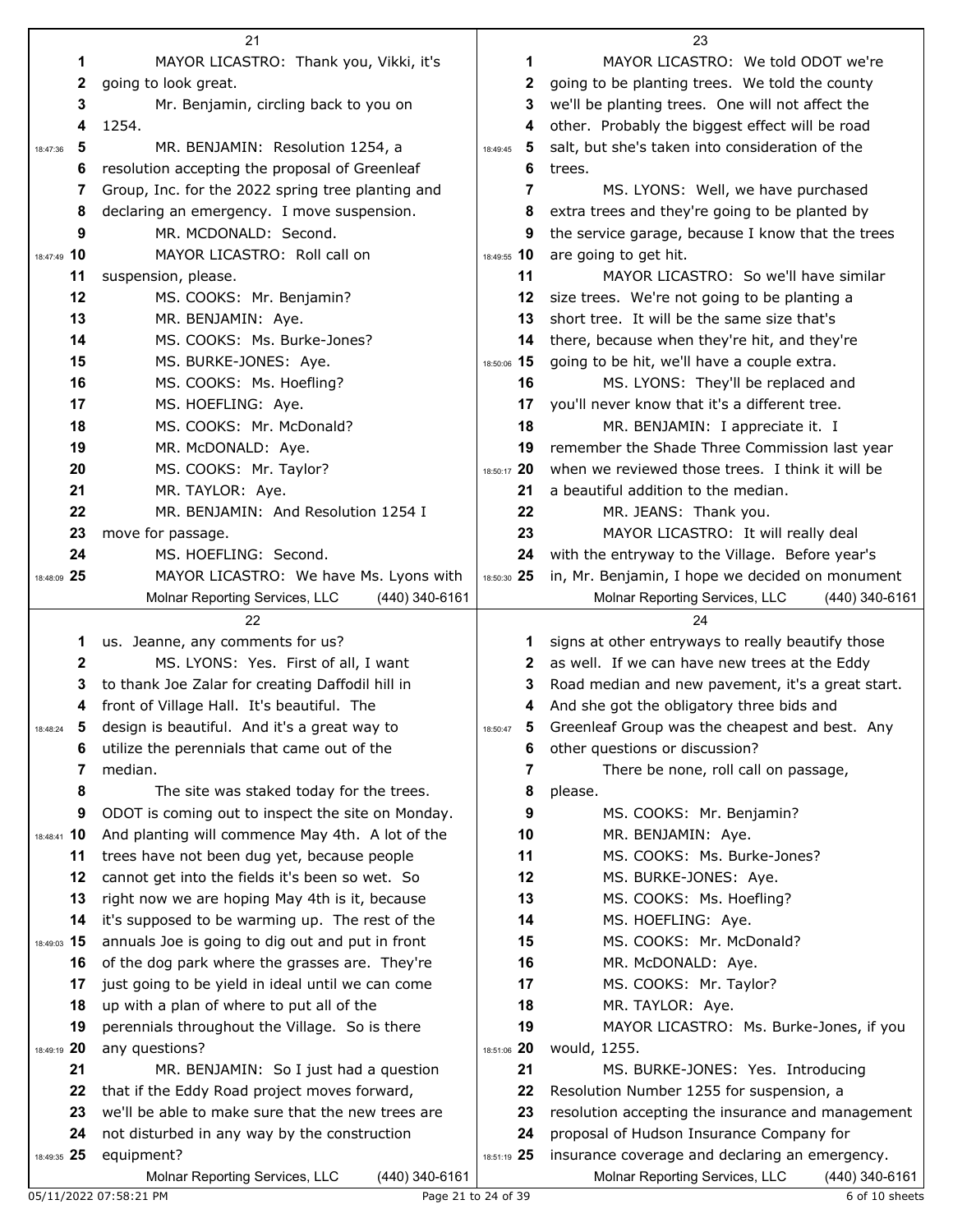|             | 25                                               |                | 27                                                     |
|-------------|--------------------------------------------------|----------------|--------------------------------------------------------|
| 1           | MAYOR LICASTRO: Is there a second on             | 1              | MS. COOKS: Ms. Burke-Jones?                            |
| 2           | suspension?                                      | 2              | MS. BURKE-JONES: Aye.                                  |
| 3           | MR. McDONALD: Second.                            | 3              | MS. COOKS: Ms. Hoefling?                               |
| 4           | MAYOR LICASTRO: Roll call on                     | 4              | MS. HOEFLING: Aye.                                     |
| 5           | suspension, please.                              | 5              | MS. COOKS: Mr. McDonald?                               |
| 6           | MS. COOKS: Mr. Benjamin?                         | 6              | MR. McDONALD: Aye.                                     |
| 7           | MR. BENJAMIN: Aye.                               | 7              | MS. COOKS: Mr. Taylor?                                 |
| 8           | MS. COOKS: Ms. Burke-Jones?                      | 8              | MR. TAYLOR: Aye.                                       |
| 9           | MS. BURKE-JONES: Aye.                            | 9              | MS. HOEFLING: Introducing Ordinance                    |
| 10          | MS. COOKS: Ms. Hoefling?                         | 18:52:49 10    | 4141 for passage.                                      |
| 11          | MS. HOEFLING: Aye.                               | 11             | MR. BENJAMIN: Second.                                  |
| 12          | MS. COOKS: Mr. McDonald?                         | 12             | MAYOR LICASTRO: Any further discussion?                |
| 13          | MR. McDONALD: Aye.                               | 13             | It's been recommended by Finance. There being          |
| 14          | MS. COOKS: Mr. Taylor?                           | 14             | none, roll call on passage, please.                    |
| 18:51:39 15 | MR. TAYLOR: Aye.                                 | 15             | MS. COOKS: Mr. Benjamin?                               |
| 16          | MS. BURKE-JONES: Resolution Number 1255          | 16             | MR. BENJAMIN: Aye.                                     |
| 17          | for passage.                                     | 17             | MS. COOKS: Ms. Burke-Jones?                            |
| 18          | MS. HOEFLING: Second.                            | 18             | MS. BURKE-JONES: Aye.                                  |
| 19          | MR. McDONALD: Second.                            | 19             | MS. COOKS: Ms. Hoefling?                               |
| 18:51:49 20 | MAYOR LICASTRO: We got a thorough                | 20             | MS. HOEFLING: Aye.                                     |
| 21          | report at Mr. McDonald's Finance Committee.      | 21             | MS. COOKS: Mr. McDonald?                               |
| 22          | Right now it's the best we can do. We hope we    | 22             | MR. McDONALD: Aye.                                     |
| 23          | improve shortly. Any further questions or        | 23             | MS. COOKS: Mr. Taylor?                                 |
| 24          | comments?                                        | 24             | MR. TAYLOR: Aye.                                       |
| 18:52:01 25 | There being none, roll call on passage,          | 18:53:09 25    | MAYOR LICASTRO: That ends the agenda.                  |
|             | Molnar Reporting Services, LLC<br>(440) 340-6161 |                | Molnar Reporting Services, LLC<br>$(440)$ 340-6161     |
|             |                                                  |                |                                                        |
|             | 26                                               |                | 28                                                     |
| 1           | please.                                          | 1              | Any questions or comments from councilmembers?         |
| 2           | MS. COOKS: Mr. Benjamin?                         | 2              | MS. BURKE-JONES: Oh, excuse me, it's                   |
| 3           | MR. BENJAMIN: Aye.                               | 3              | going to be Earth Day this Friday.                     |
| 4           | MS. COOKS: Ms. Burke-Jones?                      | 4              | MR. BENJAMIN: Earth Day. I was                         |
| 5           | MS. BURKE-JONES: Aye.                            | 18:53:23       | thinking of Arbor Day.                                 |
| 6           | MS. COOKS: Ms. Hoefling?                         | 6              | MAYOR LICASTRO: Will it snow?                          |
| 7           | MS. HOEFLING: Aye.                               | 7              | MS. BURKE-JONES: I guarantee it won't                  |
| 8           | MS. COOKS: Mr. McDonald?                         | 8              | snow.                                                  |
| 9           | MR. McDONALD: Aye.                               | 9              | MR. BENJAMIN: It's going to be in the                  |
| 10          | MS. COOKS: Mr. Taylor?                           | 10<br>18:53:31 | '70s.                                                  |
| 11          | MR. TAYLOR: Aye.                                 | 11             | MS. BURKE-JONES: I just wanted to say                  |
| 12          | MAYOR LICASTRO: Ms. Hoefling, if you             | 12             | happy Earth Day to us all.                             |
| 13          | would, Ordinance 4141.                           | 13             | MAYOR LICASTRO: We have a would be                     |
| 14          | MS. HOEFLING: Introducing Ordinance              | 14             | meteorologist.                                         |
| 18:52:19 15 | 4141 pay claims. I have the say the amount of    | 18:53:41 15    | MR. FRIEDMAN: I'm guaranteeing no more                 |
| 16          | the claims, right, the amount we're paying, the  | 16             | snow this year. (Laughter.)                            |
| 17          | 83,000, \$83,722.65, and declaring an emergency  | 17             | MAYOR LICASTRO: Every time you say                     |
| 18          | for passage.                                     | 18             | that, it snowed. Every time.                           |
| 19          | MAYOR LICASTRO: Suspension.                      | 19             | MR. FRIEDMAN: Eventually I have to be                  |
| 18:52:33 20 | MS. HOEFLING: Suspension.                        | 18:53:53 20    | right.                                                 |
| 21          | MR. McDONALD: Second.                            | 21             | MR. McDONALD: I'll turn the heater back                |
| 22          | MAYOR LICASTRO: Roll call on                     | 22             | on.                                                    |
| 23          | suspension, please.                              | 23<br>24       | MAYOR LICASTRO: Josh is going to be                    |
| 24<br>25    | MS. COOKS: Mr. Benjamin?<br>MR. BENJAMIN: Aye.   | 18:53:59 25    | graduating from law school in another couple<br>weeks. |

7 of 10 sheets Page 25 to 28 of 39 05/11/2022 07:58:21 PM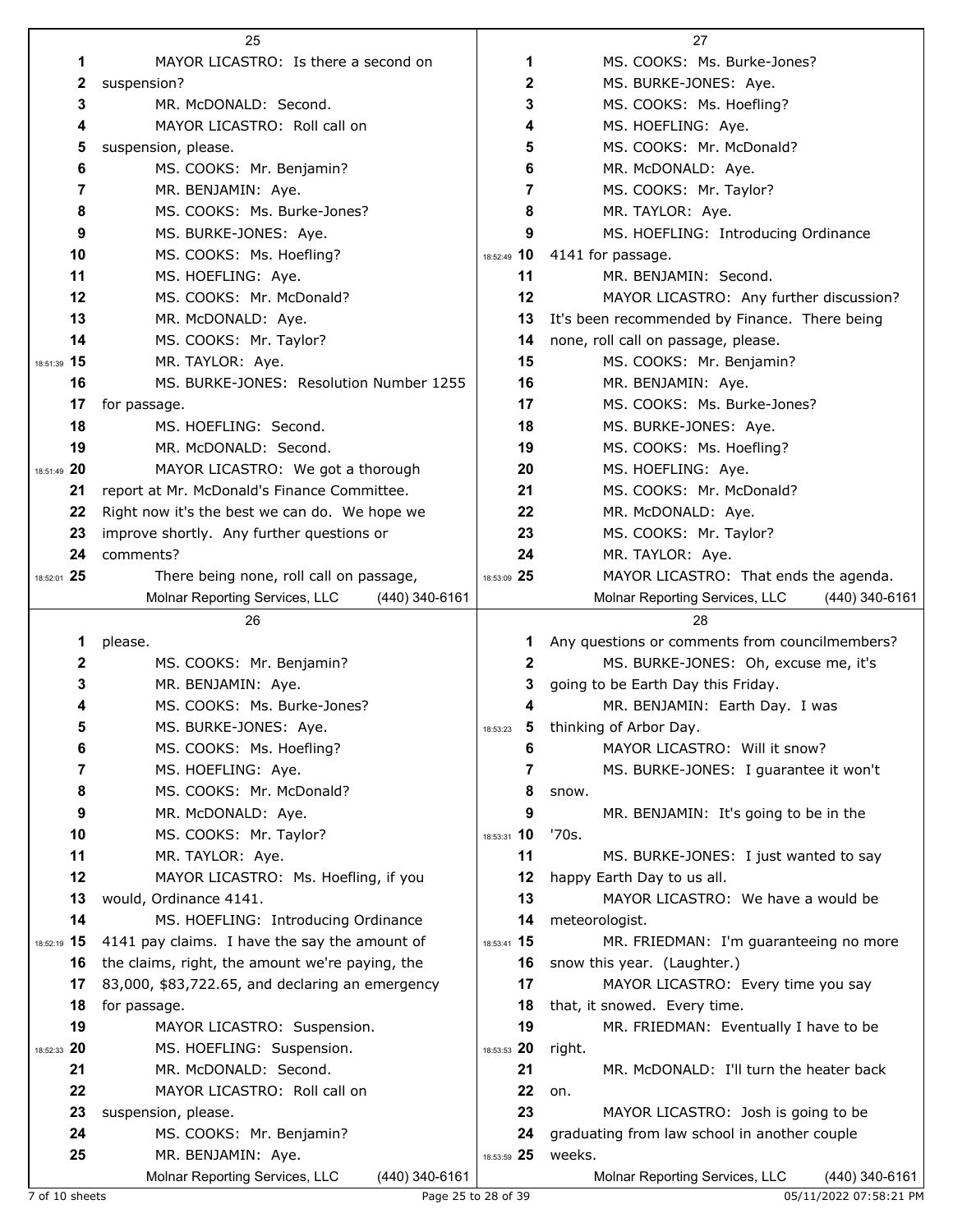|                   | 29                                                                                            |               | 31                                                                          |
|-------------------|-----------------------------------------------------------------------------------------------|---------------|-----------------------------------------------------------------------------|
| 1                 | MR. BENJAMIN: Congratulations.                                                                | 1             | MAYOR LICASTRO: Mr. Orel, weather has                                       |
| 2                 | (Applause.)                                                                                   | 2             | just broken. Springtime is a great time to                                  |
| 3                 | MAYOR LICASTRO: He has helped us select                                                       | 3             | approach those projects. We will do so with all                             |
| 4                 | a replacement, Lori Hartman, who will start the                                               | 4             | due haste.                                                                  |
| 5<br>18:54:11     | middle of May. Josh will help train her. The                                                  | 5<br>18:56:15 | MR. OREL: Including railing? I'm                                            |
| 6                 | position has been invaluable to help with public                                              | 6             | curious what the scope is. That's why I was                                 |
| 7                 | records and other things that really bog down the                                             | 7             | wondering if we need a Public Improvements                                  |
| 8                 | process. So we're going to really miss Josh. We                                               | 8             | Committee meeting.                                                          |
| 9                 | are appreciative of not only his tenure, but of                                               | 9             | MAYOR LICASTRO: We're always willing to                                     |
| 18:54:25 10       | his willingness to train Ms. Hartman as well.                                                 | 18:56:24 10   | have Ms. Burke-Jones and her committee weigh in.                            |
| 11                | Thank you for that, Josh.                                                                     | 11            | The specifics aren't off the top of my head. We                             |
| 12                | Any other comments from the audience?                                                         | 12            | will look at whatever is a safety issue and                                 |
| 13                | Mr. Orel.                                                                                     | 13            | address it with all due haste.                                              |
| 14                | MR. OREL: Mr. Taylor, I was just                                                              | 14            | MR. OREL: Can we have a Public                                              |
| 18:54:36 15<br>16 | wondering --                                                                                  | 18:56:34 15   | Improvements Committee meeting? Is that                                     |
| 17                | MR. TAYLOR: I did not follow-up on that<br>yet. I apologize.                                  | 16<br>17      | possible?<br>MAYOR LICASTRO: I'm sure we're capable.                        |
| 18                | MAYOR LICASTRO: Mr. Orel, please direct                                                       | 18            | MS. BURKE-JONES: We certainly are. We                                       |
| 19                | your questions to the Chair and we'll then direct                                             | 19            | generally over the past number of years had it on                           |
| 18:54:45 20       | them to the proper Councilperson.                                                             | 18:56:42 20   | the first Thursday of the month.                                            |
| 21                | MR. OREL: I was just wondering, what do                                                       | 21            | MR. OREL: So will we have one next                                          |
| 22                | we need to do, do we need to -- how does one go                                               | 22            | month?                                                                      |
| 23                | about talking about the maintenance of this                                                   | 23            | MS. BURKE-JONES: I would hope that we                                       |
| 24                | building? Is that Public Improvements? Do we                                                  | 24            | then can have it on the first Thursday of the                               |
| 18:55:04 25       | need to get -- what do we need to do to do that?                                              | 18:56:54 25   | month.                                                                      |
|                   | Molnar Reporting Services, LLC<br>$(440)$ 340-6161                                            |               | Molnar Reporting Services, LLC<br>(440) 340-6161                            |
|                   |                                                                                               |               |                                                                             |
|                   | 30                                                                                            |               | 32                                                                          |
| 1                 | MAYOR LICASTRO: So obviously we're                                                            | 1             | MR. OREL: Fantastic. Thank you.                                             |
| 2                 | talking about a bigger picture with the                                                       | 2             | MS. BURKE-JONES: It may not be.                                             |
| 3                 | facilities study. And that will determine what                                                | 3             | Obviously we want to make sure everybody can                                |
| 4                 | we're going renovate, what we're going to                                                     | 4             | attend.                                                                     |
| 18:55:14          | demolish, what we're going to move on with. So                                                | 5<br>18:56:59 | MAYOR LICASTRO: Thank you. Anyone                                           |
| 6                 | we have to look at that in that context.                                                      | 6             | else? Ms. Capello.                                                          |
| 7                 | MR. OREL: But I'm talking about the                                                           | 7             | MS. CAPELLO: Do you know why there's a                                      |
| 8                 | things that need to be done now as a point of                                                 | 8             | surveyor's flag in the middle of Foster Field                               |
| 9                 | safety and things that can be done now that                                                   | 9             | about 20 feet off the street?                                               |
| 18:55:23 10       | aren't a big expense. Can we have the Public                                                  | 18:57:12 10   | MAYOR LICASTRO: I don't. Joe, do you                                        |
| 11                | Improvements Committee meet and discuss this or                                               | 11            | have any idea?                                                              |
| 12                | what?                                                                                         | 12            | MR. ZALAR: No.                                                              |
| 13                | MAYOR LICASTRO: So Mr. Zalar has read                                                         | 13<br>14      | MAYOR LICASTRO: It's in the middle of<br>the field?                         |
| 14                | your e-mail. We're looking for some input from<br>him on what service can undertake and do it | 18:57:18 15   | MS. CAPELLO: It's in the middle of the                                      |
| 18:55:35 15<br>16 | internally, if possible, rather than making it an                                             | 16            | field, but it's about 20 feet off the street.                               |
| 17                | outside project, so stay tune. We want to make                                                | 17            | MAYOR LICASTRO: I'd have to ask                                             |
| 18                | it safe as long as we have it. If we build a new                                              | 18            | Northeast Regional. Don, do you have any                                    |
| 19                | facility, it's not going to be done until '23, so                                             | 19            | thoughts?                                                                   |
| 18:55:51 20       | we will address it. And Mr. Zalar will give us                                                | 18:57:26 20   | MR. BIERUT: I can look at it after I                                        |
| 21                | some comments.                                                                                | 21            | leave here. Is it a stake?                                                  |
| 22                | MR. OREL: So what's that schedule like?                                                       | 22            | MS. CAPELLO: It's a stake with a pink                                       |
| 23                | MR. ZALAR: When we have time.                                                                 | 23            | flag.                                                                       |
| 24                | MR. OREL: I mean, to discuss or what do                                                       | 24            | MR. BIERUT: I'll take a look.                                               |
| 18:56:04 25       | $you --$<br>Molnar Reporting Services, LLC<br>$(440)$ 340-6161                                | 18:57:38 25   | MS. CAPELLO: Thank you.<br>Molnar Reporting Services, LLC<br>(440) 340-6161 |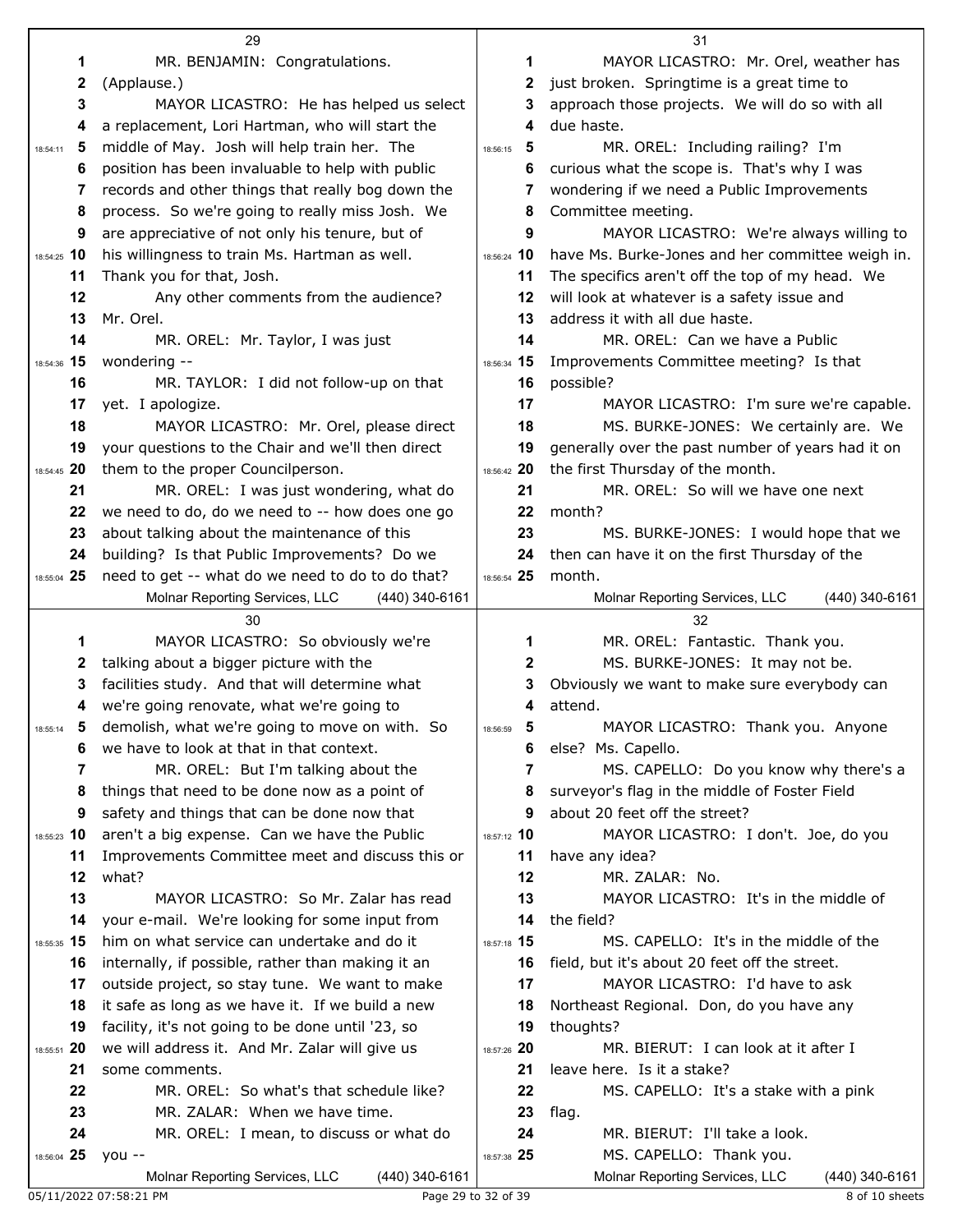|               | 33                                                                                         |               | 35                                                                                       |
|---------------|--------------------------------------------------------------------------------------------|---------------|------------------------------------------------------------------------------------------|
| 1             | MAYOR LICASTRO: When did it first                                                          | 1             | My personal assessment of this man's                                                     |
| 2             | appear?                                                                                    | 2             | character, integrity, and judgment can be best                                           |
| 3             | MS. CAPELLO: About two weeks ago. I                                                        | 3             | told by a tragic event in April of 2009. Then                                            |
| 4             | noticed there was somebody working down by                                                 | 4             | Lieutenant LoBello and Patrolman Drotter                                                 |
| 5<br>18:57:44 | Garfield and Foster. And by the time the end of                                            | 5<br>18:59:56 | responded to a call on I-90 when a truck slammed                                         |
| 6             | the day came it was in the middle of the field,                                            | 6             | into their police car injuring both officers.                                            |
| 7             | so I don't know. People keep asking me.                                                    | 7             | Badly bleeding, Sergeant LoBello refused                                                 |
| 8             | MAYOR LICASTRO: We'll find out.                                                            | 8             | treatment until his partner, who was critically                                          |
| 9             | MS. CAPELLO: Thank you.                                                                    | 9             | injured, was treated. He also worked the                                                 |
| 18:57:57 10   | MAYOR LICASTRO: Ms. Meade.                                                                 | 19:00:13 10   | accident scene bloody until backup arrived.                                              |
| 11            | MS. MEADE: Yes. Did you want to update                                                     | 11            | I was working that day and it was all                                                    |
| 12            | folks on the accident on Lake Shore Boulevard                                              | 12            | hands-on deck making and taking phone calls. I                                           |
| 13            | that took down the telephone pole? And I don't                                             | 13            | answered my phone and it was Chuck himself. He                                           |
| 14            | know if the car parts have been removed yet or                                             | 14            | pleaded with me to call his wife, who at the time                                        |
| 18:58:08 15   | not.                                                                                       | 19:00:27 15   | was eight and a half months pregnant. He wanted                                          |
| 16            | MAYOR LICASTRO: They have been. So it                                                      | 16            | to make sure that she knew he was alive and that                                         |
| 17            | was an OVI charge. A person hit the pole while                                             | 17            | he was going to be okay.                                                                 |
| 18            | inebriated. We are putting together cost of                                                | 18            | MAYOR LICASTRO: One minute, Mrs.                                                         |
| 19            | damage to Village property and for the cost                                                | 19            | Kreiner.                                                                                 |
| 18:58:21 20   | incurred by CEI, which will be addressed when                                              | 19:00:36 20   | MS. KREINER: I also had concern for his                                                  |
| 21            | this individual shows up at our Mayor's court.                                             | 21            | parents -- he also had concern for his parents                                           |
| 22            | MS. MEADE: Thank you.                                                                      | 22            | and wanted them to be contacted. Hardest call I                                          |
| 23            | MAYOR LICASTRO: Anyone else? Ms.                                                           | 23            | have ever had to make but I knew his concern for                                         |
| 24            | Kreiner.                                                                                   | 24            | his wife and his unborn child was all he was                                             |
| 18:58:37 25   | MS. KREINER: I'm going to read a                                                           | 19:00:47 25   | thinking about. What more can one say about a                                            |
|               | Molnar Reporting Services, LLC<br>(440) 340-6161                                           |               | Molnar Reporting Services, LLC<br>(440) 340-6161                                         |
|               | 34                                                                                         |               |                                                                                          |
|               |                                                                                            |               | 36                                                                                       |
| 1             | statement only to try to get through this.                                                 | 1             | man who deeply cares for his family and his                                              |
| 2             | On behalf of myself and many of our                                                        | 2             | fellow officers. No wrong message here. His                                              |
| 3             | co-workers, I would like to thank Council for                                              | 3             | department supports him and as a resident I                                              |
| 4             | confirming Chief LoBello's probationary period.                                            | 4             | support and trust in his appointment as Chief.                                           |
| 18:58:45      | We appreciate your support of his appointment.                                             | $19:01:02$ 5  | Thank you.                                                                               |
| 6             | Again, I find myself in this unique                                                        | 6             | MAYOR LICASTRO: Thank you, Ms. Kreiner.                                                  |
| 7             | situation of speaking out as a resident. But                                               | 7             | Anyone else? Yes, ma'am.                                                                 |
| 8             | using my experience as an employee of the Village                                          | 8             | MS. RANDEL: I'm Erin Randel. I'm a                                                       |
| 9             | for over 20 years.                                                                         | 9             | resident of Neff Road and Collinwood. I'm an                                             |
| 18:58:57 10   | I cannot let the spoken forever                                                            | 19:01:12 10   | organizer. I've led the production of the Scoop                                          |
| 11            | memorialized slanted words of one individual                                               | 11            | Line Summer in Collinwood over the past 15 years                                         |
| 12            | portray a career law enforcement officer,                                                  | 12            | or so. At some point in the past you were a                                              |
| 13            | co-worker, husband, father so unfairly and not                                             | 13            | sponsor and we just haven't done a print edition                                         |
| 14            | speak out, and my truth.                                                                   | 14            | in the last couple years, so I just brought the                                          |
| 18:59:15 15   | I have worked with Chief LoBello                                                           | 19:01:31 15   | flier tonight so that you could see if you were                                          |
| 16            | throughout his tenure with the Bratenahl Police                                            | 16            | going to return as a sponsor. I'd love to have                                           |
| 17            | Department.                                                                                | 17            | you. Even more important is your partnership in                                          |
| 18            | As a Bratenahl police officer who worked                                                   | 18            | helping to distribute the Scoop to help promote                                          |
| 19            | his way up through the ranks, he took on                                                   | 19            | understanding in your community of the many                                              |
| 18:59:25 20   | additional training and responsibilities to                                                | 19:01:43 20   | assets in Collinwood as a neighborhood. And also                                         |
| 21            | better the department. He has been an FTO, range                                           | 21            | to help us kind of distribute it here in the                                             |
| 22            | instructor, he led OVI task forces just to name a                                          | 22            | Village. And then if you have -- there have been                                         |
| 23            | few. Nominated because of his leadership                                                   | 23            | over the years a number of people who run                                                |
| 24            | qualities. He was accepted and graduated from                                              | 24            | programs here that wanted to invite residents and                                        |
| 18:59:40 25   | the FBI National Academy, session 252.<br>Molnar Reporting Services, LLC<br>(440) 340-6161 | 19:01:57 25   | promote their programs in the Scoop.<br>Molnar Reporting Services, LLC<br>(440) 340-6161 |